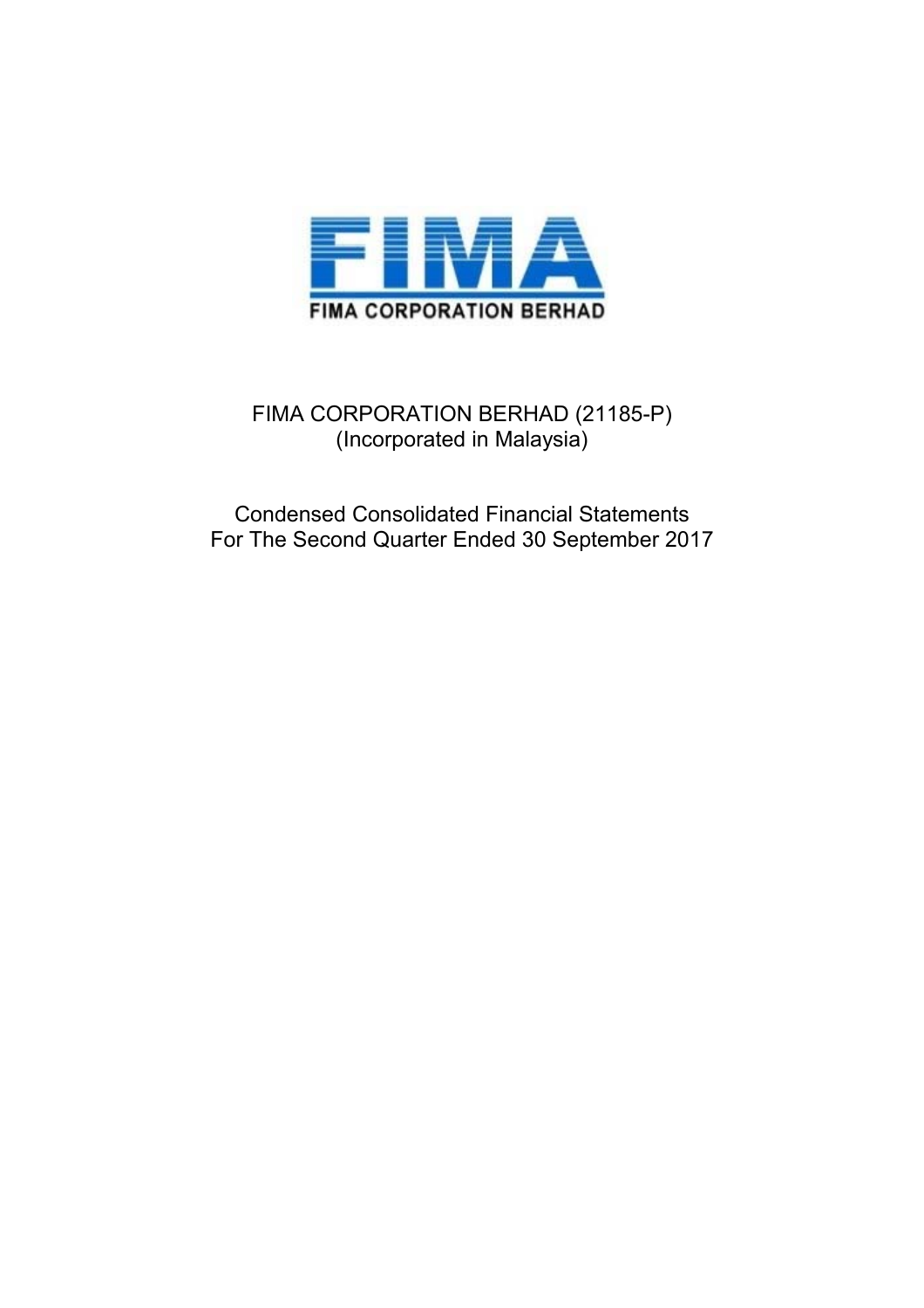# FINA CORPORATION BERHAD (21185-P)

## **CONDENSED CONSOLIDATED STATEMENT OF COMPREHENSIVE INCOME FOR THE SECOND QUARTER ENDED 30 SEPTEMBER 2017** *(THE FIGURES HAVE NOT BEEN AUDITED)*

|                                                                     |                | <b>Current Quarter</b> |                       | <b>6 Months Cumulative</b> |                       |
|---------------------------------------------------------------------|----------------|------------------------|-----------------------|----------------------------|-----------------------|
|                                                                     |                | <b>Current</b>         | <b>Preceding Year</b> | Current                    | <b>Preceding Year</b> |
|                                                                     |                | Year                   | Corresponding         | Year                       | Corresponding         |
|                                                                     | <b>Note</b>    | Quarter<br>30/09/17    | Quarter<br>30/09/16   | <b>To Date</b><br>30/09/17 | Period<br>30/09/16    |
|                                                                     |                | <b>RM'000</b>          | <b>RM'000</b>         | <b>RM'000</b>              | <b>RM'000</b>         |
|                                                                     |                |                        |                       |                            |                       |
| Revenue                                                             | A <sub>9</sub> | 68,749                 | 113,018               | 147,902                    | 196,216               |
| Cost of sales                                                       |                | (40,084)               | (72, 758)             | (90, 184)                  | (127, 870)            |
| <b>Gross profit</b>                                                 |                | 28,665                 | 40,260                | 57,718                     | 68,346                |
| Interest income                                                     |                | 2,477                  | 1,689                 | 3,480                      | 3,048                 |
| Other income                                                        |                | 18                     | 18                    | 160                        | 44                    |
| Administrative expenses                                             |                | (5, 450)               | (6,063)               | (11, 367)                  | (11,007)              |
| Selling and marketing expenses                                      |                | (861)                  | (847)                 | (1,654)                    | (1,657)               |
| Other operating expenses                                            |                | (5,403)                | (8,270)               | (13,607)                   | (13, 138)             |
| Finance costs                                                       |                | (28)                   | 3                     | (53)                       | (11)                  |
| Share of results from associate                                     |                | 227                    | (673)                 | 654                        | 857                   |
| <b>Profit before tax</b>                                            | A9/A10         | 19,645                 | 26,117                | 35,331                     | 46,482                |
| Income tax expense                                                  | B <sub>5</sub> | (5, 363)               | (7, 380)              | (10, 228)                  | (12, 731)             |
| Profit net of tax                                                   |                | 14,282                 | 18,737                | 25,103                     | 33,751                |
|                                                                     |                |                        |                       |                            |                       |
| Other comprehensive income, net of tax                              |                |                        |                       |                            |                       |
| Foreign currency translation (loss)/gain                            |                | (2,017)                | 4,485                 | (5,061)                    | 7,593                 |
| Total comprehensive income for                                      |                |                        |                       |                            |                       |
| the period                                                          |                | 12,265                 | 23,222                | 20,042                     | 41,344                |
| Profit attributable to:                                             |                |                        |                       |                            |                       |
| Equity holders of the Company                                       |                | 12,844                 | 17,658                | 21,931                     | 31,976                |
| Non-controlling interests                                           |                | 1,438                  | 1,079                 | 3,172                      | 1,775                 |
| <b>Profit for the period</b>                                        |                | 14,282                 | 18,737                | 25,103                     | 33,751                |
|                                                                     |                |                        |                       |                            |                       |
| Total comprehensive income attributable to:                         |                |                        |                       |                            |                       |
| Equity holders of the Company                                       |                | 14,274                 | 21,246                | 17,882                     | 38,050                |
| Non-controlling interests                                           |                | (2,009)                | 1,976                 | 2,160                      | 3,294                 |
| Total comprehensive income for the period                           |                | 12,265                 | 23,222                | 20,042                     | 41,344                |
|                                                                     |                |                        |                       |                            |                       |
| Earnings per share attributable to equity<br>holders of the Company |                |                        |                       |                            |                       |
| Basic earnings per share (sen)                                      | <b>B11</b>     | 5.33                   | 7.32                  | 9.09                       | 13.25                 |
|                                                                     |                |                        |                       |                            |                       |

*(The condensed consolidated statement of comprehensive income should be read in conjunction with the audited financial statements for the year ended 31 March 2017 and the accompanying explanatory notes attached to the interim financial statements)*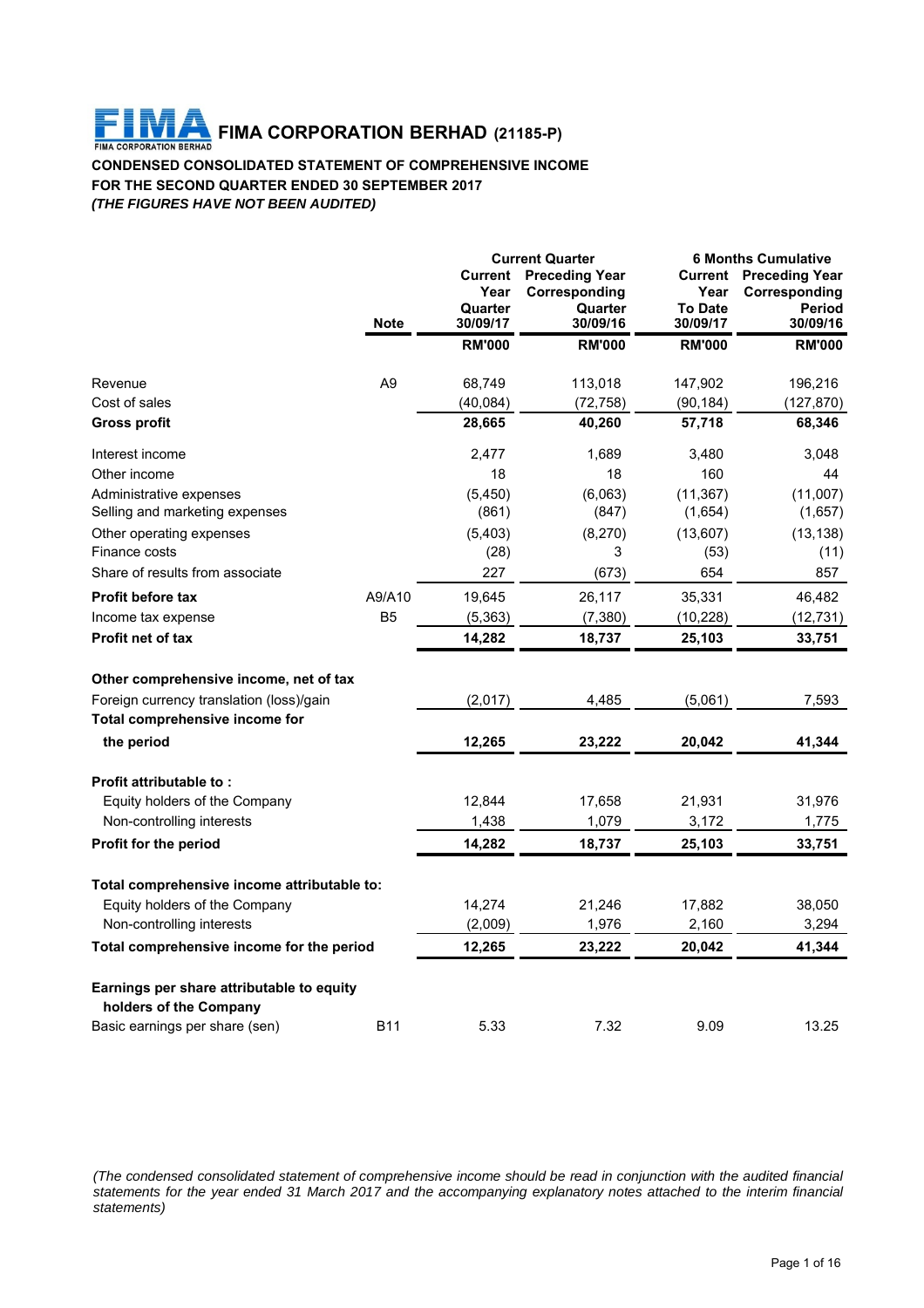# FINA CORPORATION BERHAD **FIMA CORPORATION BERHAD (21185-P)**

# **CONDENSED CONSOLIDATED STATEMENT OF FINANCIAL POSITION AS AT 30 SEPTEMBER 2017**

|                                                      | As at         | As at         |
|------------------------------------------------------|---------------|---------------|
|                                                      | 30/09/17      | 31/03/17      |
|                                                      | (unaudited)   | (audited)     |
|                                                      | <b>RM'000</b> | <b>RM'000</b> |
| <b>ASSETS</b>                                        |               |               |
| <b>Non-current assets</b>                            |               |               |
| Property, plant & equipment                          | 94,807        | 97,856        |
| <b>Biological assets</b>                             | 33,393        | 33,030        |
| Investment properties                                | 61,424        | 62,177        |
| Goodwill on consolidation                            | 510           | 510           |
| Investment in an associate                           | 39,803        | 41,061        |
| Deferred tax assets                                  | 9,130         | 9,408         |
|                                                      | 239,067       | 244,042       |
| <b>Current assets</b>                                |               |               |
| Inventories                                          | 48,156        | 37,431        |
| Trade and other receivables                          | 151,322       | 97,537        |
| Due from related companies                           |               | 19            |
| Cash and cash equivalents                            | 226,479       | 336,309       |
|                                                      | 425,957       | 471,296       |
| <b>TOTAL ASSETS</b>                                  | 665,024       | 715,338       |
|                                                      |               |               |
| <b>EQUITY AND LIABILITIES</b>                        |               |               |
| Equity attributable to equity holders of the Company |               |               |
| Share capital                                        | 122,662       | 122,662       |
| Treasury shares                                      | (4, 181)      | (4, 181)      |
| Other reserves                                       | (10, 704)     | (6,655)       |
| Retained earnings                                    | 440,696       | 449,559       |
|                                                      | 548,473       | 561,385       |
| Non-controlling interests                            | 23,705        | 25,415        |
| <b>Total equity</b>                                  | 572,178       | 586,800       |
| <b>Non-current liabilities</b>                       |               |               |
| Retirement benefit obligations                       | 1,791         | 1,837         |
| Finance lease obligations                            | 15,858        | 16,176        |
| Deferred tax liabilities                             | 3,223         | 3,275         |
|                                                      | 20,872        | 21,288        |
| <b>Current liabilities</b>                           |               |               |
| Trade and other payables                             | 41,537        | 82,761        |
| Provisions                                           | 17,599        | 16,947        |
| Tax payable                                          | 11,057        | 6,291         |
| Due to related companies                             | 1,157         | 627           |
| Finance lease obligations                            | 624           | 624           |
|                                                      | 71,974        | 107,250       |
| <b>Total liabilities</b>                             | 92,846        | 128,538       |
| <b>TOTAL EQUITY AND LIABILITIES</b>                  | 665,024       | 715,338       |
|                                                      |               |               |
| Net assets per share attributable to ordinary        |               |               |
| equity holders of the Company (RM)                   | 2.27          | 2.33          |

*(The condensed consolidated statement of financial position should be read in conjunction with the audited financial statements for the year ended 31 March 2017 and the accompanying explanatory notes attached to the interim financial statements)*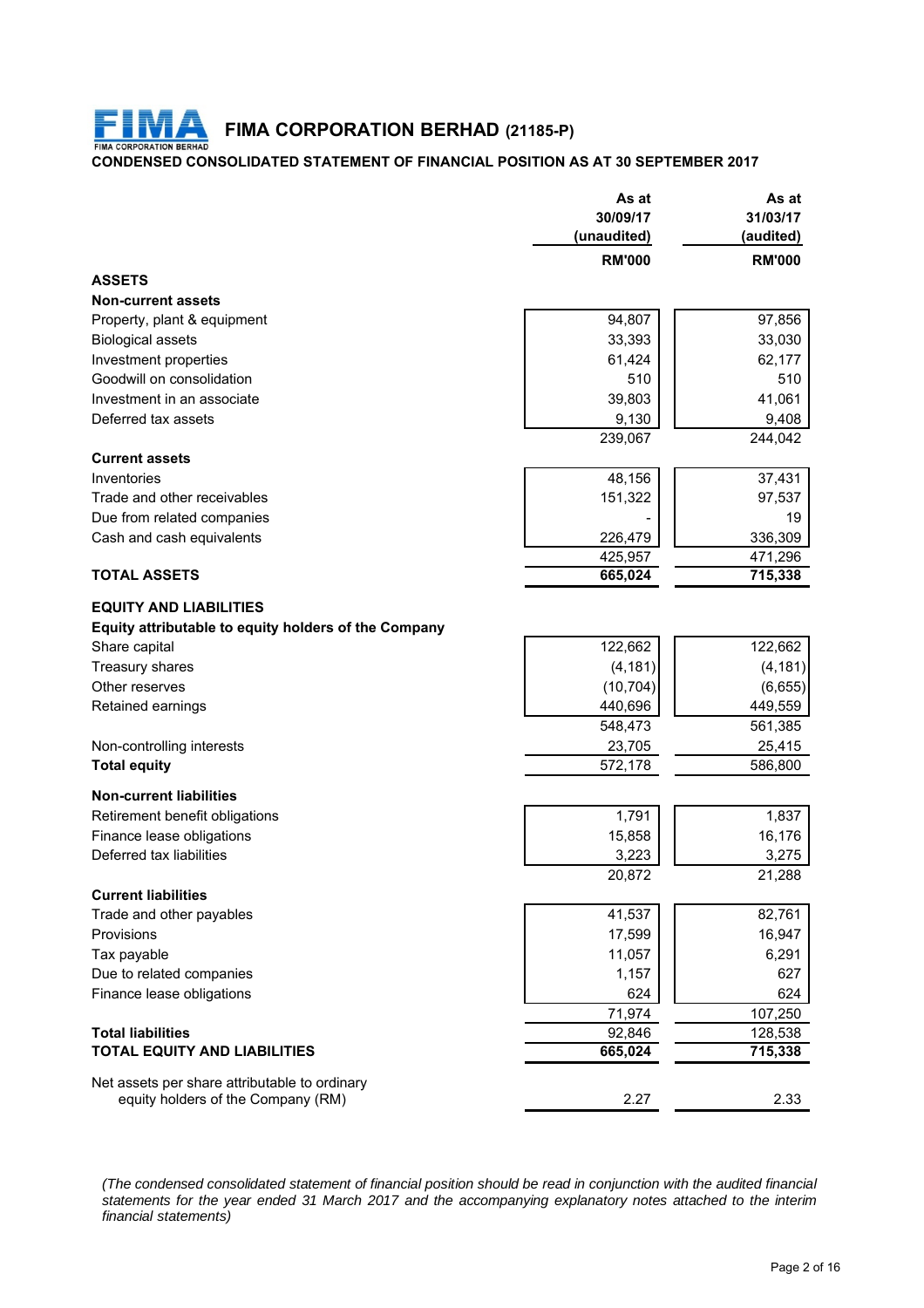

#### **CONDENSED CONSOLIDATED STATEMENT OF CHANGES IN EQUITY FOR THE SECOND QUARTER ENDED 30 SEPTEMBER 2017**

|                                              |               |                                |               | <-------------------------- Attributable to owners of the parent ------------------------> |                |               |                      |               |                  |               |
|----------------------------------------------|---------------|--------------------------------|---------------|--------------------------------------------------------------------------------------------|----------------|---------------|----------------------|---------------|------------------|---------------|
|                                              |               | ------------------------------ |               |                                                                                            |                |               | <b>Distributable</b> |               |                  |               |
|                                              |               |                                |               | <b>Asset</b>                                                                               | Foreign        | <b>Equity</b> |                      |               | Non-             |               |
|                                              | <b>Share</b>  | <b>Treasury</b>                | Other         | revaluation                                                                                | translation    | contribution  | <b>Retained</b>      |               | controlling      | <b>Total</b>  |
|                                              | capital       | shares                         | reserves      | reserve                                                                                    | reserve        | from parent   | earnings             | <b>Total</b>  | <b>interests</b> | equity        |
|                                              | <b>RM'000</b> | <b>RM'000</b>                  | <b>RM'000</b> | <b>RM'000</b>                                                                              | <b>RM'000</b>  | <b>RM'000</b> | <b>RM'000</b>        | <b>RM'000</b> | <b>RM'000</b>    | <b>RM'000</b> |
| <b>At 1 April 2016</b>                       | 122,662       | (3,789)                        | (6,674)       | 16,823                                                                                     | (27, 725)      | 4,228         | 442,048              | 554,247       | 28,141           | 582,388       |
| Total comprehensive income<br>for the period |               |                                | 6,074         |                                                                                            | 6,074          |               | 31,976               | 38,050        | 3,294            | 41,344        |
| <b>Transaction with owners</b>               |               |                                |               |                                                                                            |                |               |                      |               |                  |               |
| Dividend payable                             |               |                                |               |                                                                                            |                |               | (18,086)             | (18,086)      | $\blacksquare$   | (18,086)      |
| Acquisition of treasury shares               |               | (392)                          |               |                                                                                            |                |               |                      | (392)         |                  | (392)         |
| Total transactions with owners               |               | (392)                          |               |                                                                                            |                |               | (18,086)             | (18, 478)     |                  | (18, 478)     |
| As 30 September 2016                         | 122,662       | (4, 181)                       | (600)         | 16,823                                                                                     | (21, 651)      | 4,228         | 455,938              | 573,819       | 31,435           | 605,254       |
| <b>At 1 April 2017</b>                       | 122,662       | (4, 181)                       | (6,655)       | 7,605                                                                                      | (18, 510)      | 4,250         | 449,559              | 561,385       | 25,415           | 586,800       |
| Total comprehensive income<br>for the period |               | $\blacksquare$                 | (4,049)       |                                                                                            | (4,049)        |               | 21,931               | 17,882        | 2,160            | 20,042        |
| <b>Transaction with owners</b>               |               |                                |               |                                                                                            |                |               |                      |               |                  |               |
| Acquisition of non-controlling interests     |               | $\overline{a}$                 |               |                                                                                            | $\blacksquare$ |               | (650)                | (650)         | 477              | (173)         |
| Dividend paid                                |               | $\blacksquare$                 |               |                                                                                            |                |               | (30, 144)            | (30, 144)     | (4, 347)         | (34, 491)     |
| Total transactions with owners               |               |                                |               |                                                                                            |                |               | (30, 794)            | (30, 794)     | (3,870)          | (34, 664)     |
| At 30 September 2017                         | 122,662       | (4, 181)                       | (10, 704)     | 7,605                                                                                      | (22, 559)      | 4,250         | 440,696              | 548,473       | 23,705           | 572,178       |

(The condensed consolidated statement of changes in equity should be read in conjunction with the audited financial statements for the year ended 31 March 2017 and the accompanying *explanatory notes attached to the interim financial statements)*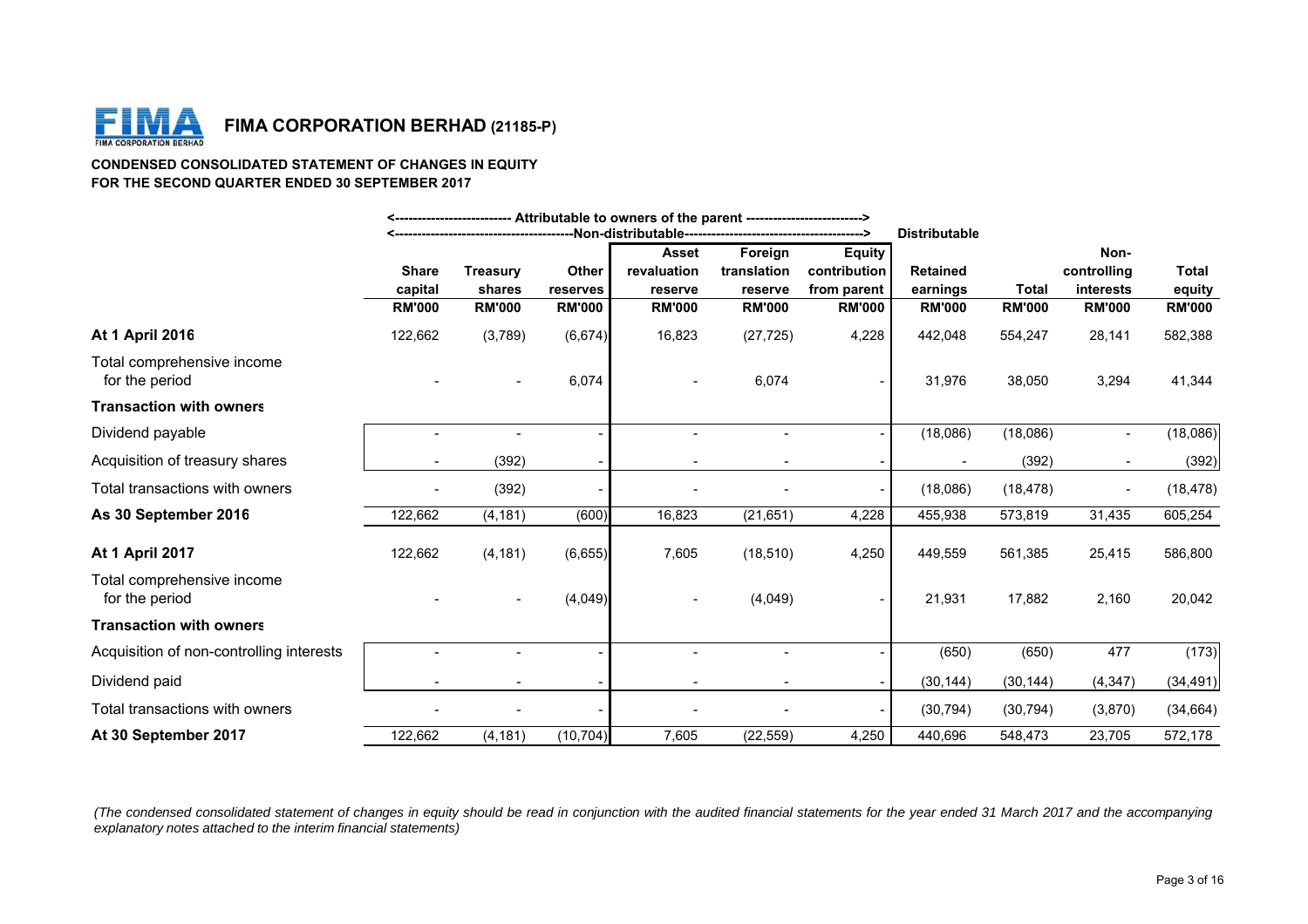

**FIMA CORPORATION BERHAD (21185-P)**

**CONDENSED CONSOLIDATED STATEMENT OF CASH FLOWS**

**FOR THE SECOND QUARTER ENDED 30 SEPTEMBER 2017**

|                                                              | 6 months ended<br>30/09/17 | 30/09/16        |
|--------------------------------------------------------------|----------------------------|-----------------|
|                                                              | <b>RM'000</b>              | <b>RM'000</b>   |
| <b>CASH FLOWS FROM OPERATING ACTIVITIES</b>                  |                            |                 |
| Profit before tax                                            | 35,331                     | 46,482          |
| Adjustments for:                                             |                            |                 |
| Depreciation for property, plant and equipment               | 3,711                      | 7,471           |
| Depreciation of investment properties                        | 753                        | 753             |
| Amortisation of biological assets                            | 1,764                      | 2,193           |
| Impairment loss on trade receivables                         | 8                          | 25              |
| Write back of impairment loss on trade receivables           | (5)                        | (293)           |
| Inventories written down/(back)                              | 962                        | (161)           |
| Provision for retirement benefit obiligations                | 33                         | 28              |
| Provision for warranty                                       | 652                        | 597             |
| Share of results of associate                                | (654)                      | (857)           |
| Interest income                                              | (3,480)                    | (3,048)         |
| Operating profit before working capital changes              | 39,075                     | 53,190          |
| Increase in trade and other receivables                      | (53, 477)                  | (9, 244)        |
| (Increase)/decrease in inventories                           | (11, 687)                  | 4,999           |
| Increase in related companies balances                       | 549                        | 171             |
| (Decrease)/increase in trade and other payables              | (41, 224)                  | 33,618          |
| Cash (used in)/generated from operations                     | (66, 764)                  | 82,734          |
| Taxes paid                                                   | (5, 547)                   | (5, 229)        |
| Retirement benefits paid<br>Interest income received         | (8)                        | (10)            |
| Net cash (used in)/generated from operating activities       | 3,480<br>(68, 839)         | 3,048<br>80,543 |
|                                                              |                            |                 |
| <b>CASH FLOWS FROM INVESTING ACTIVITIES</b>                  |                            |                 |
| Purchase of property, plant and equipment                    | (2,012)                    | (2, 240)        |
| Additions to biological assets                               | (2,699)                    | (4, 523)        |
| Acquisition of non-controlling interests                     | (173)                      |                 |
| Repayment of obligations under finance lease                 | (318)                      | (311)           |
| Dividends received                                           | 1,912                      |                 |
| Net cash used in investing activities                        | (3,290)                    | (7,074)         |
| <b>CASH FLOWS FROM FINANCING ACTIVITIES</b>                  |                            |                 |
| Dividends paid                                               | (30, 144)                  |                 |
| Dividends paid by a subsidiary to non-controlling interests  | (4, 347)                   | (18,086)        |
| Acquisition of treasury shares                               |                            | (392)           |
| Net cash used in financing activities                        | (34, 491)                  | (18, 478)       |
| <b>CASH AND CASH EQUIVALENTS</b>                             |                            |                 |
| Net (decrease)/increase in cash and cash equivalents         | (106, 620)                 | 54,991          |
| Effect of exchange rate changes in cash and cash equivalents | (3,210)                    | 3,963           |
| Cash and cash equivalents balances at beginning of the year  | 336,309                    | 177,593         |
| Cash and cash equivalents at end of period                   | 226,479                    | 236,547         |
| <b>CASH AND CASH EQUIVALENTS COMPRISE OF:</b>                |                            |                 |
| Cash and bank balances                                       | 16,082                     | 36,946          |
| Deposits with licensed banks                                 | 210,397                    | 199,601         |
|                                                              | 226,479                    | 236,547         |
|                                                              |                            |                 |

*(The condensed consolidated statement of cash flows should be read in conjunction with the audited financial statements for the year ended 31 March 2017 and the accompanying explanatory notes attached to the interim financial statements)*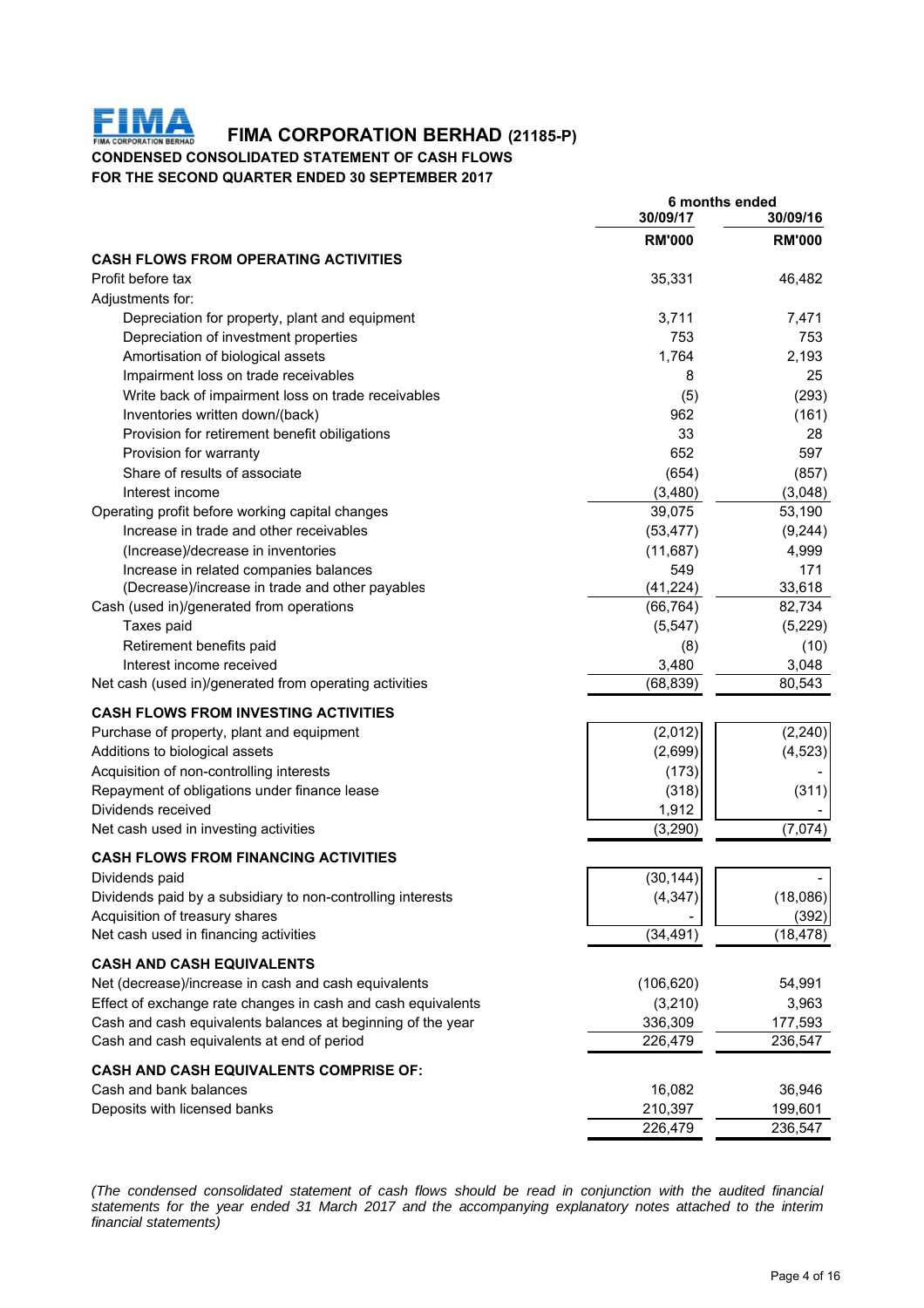

**FIMA CORPORATION BERHAD (21185-P)**

#### **NOTES TO THE QUARTERLY ANNOUNCEMENT FOR THE SECOND QUARTER ENDED 30 SEPTEMBER 2017**

#### **PART A - Explanatory notes pursuant to FRS 134**

#### **A1. Basis of preparation**

The interim statements are unaudited and have been prepared in accordance with the requirements of FRS 134: Interim Financial Reporting and paragraph 9.22 of the Listing Requirements of the Bursa Securities.

The interim financial statements should be read in conjunction with the audited financial statements for the year ended 31 March 2017. The explanatory notes attached to the interim financial statements provide an explanation of events and transactions that are significant to the understanding of the changes in the financial position and performance of the Group since the financial year ended 31 March 2017.

#### **A2. Changes in accounting policies**

The significant accounting policies adopted are consistent with those of the statutory financial statements for the financial year ended 31 March 2017 except for the adoption of the following new and revised Financial Reporting Standards ("FRSs"), Amendments to FRSs and IC Interpretations.

#### **(a) Adoption of FRSs, Amendments to FRSs and IC Interpretations**

On 1 April 2017, the Group adopted the following FRSs and Amendments to FRSs, IC Interpretations and Amendments to IC Interpretations:

- Annual Improvements to FRSs 2014 2016 Cycle
- Amendments to FRS 107: Disclosure initiative
- Amendments to FRS 112: Recognition of deferred tax assets for unrealised losses

The adoption of the above FRSs and Amendments to FRSs did not have any significant effect on the financial performance or presentation of the financial statements of the Group.

#### **(b) Standards and Interpretations issued but not yet effective**

The Group has not early adopted the following new and amended FRSs and IC Interpretations that are not yet effective:

|                                                                  | <b>Effective for financial period</b><br>beginning on or after |
|------------------------------------------------------------------|----------------------------------------------------------------|
| FRS 9: Financial Instruments                                     | 1 January 2018                                                 |
| Amendments to FRS 2: Classification and measurement of           |                                                                |
| share-based payment transactions                                 | 1 January 2018                                                 |
| Amendments to FRS 10 and FRS 128: Sale or Contribution of Assets |                                                                |
| between an Investor and its Associate or Joint Venture           | Deferred                                                       |

The directors expect that the adoption of the above standards and interpretations will have no material impact on the financial statements in the period of initial application.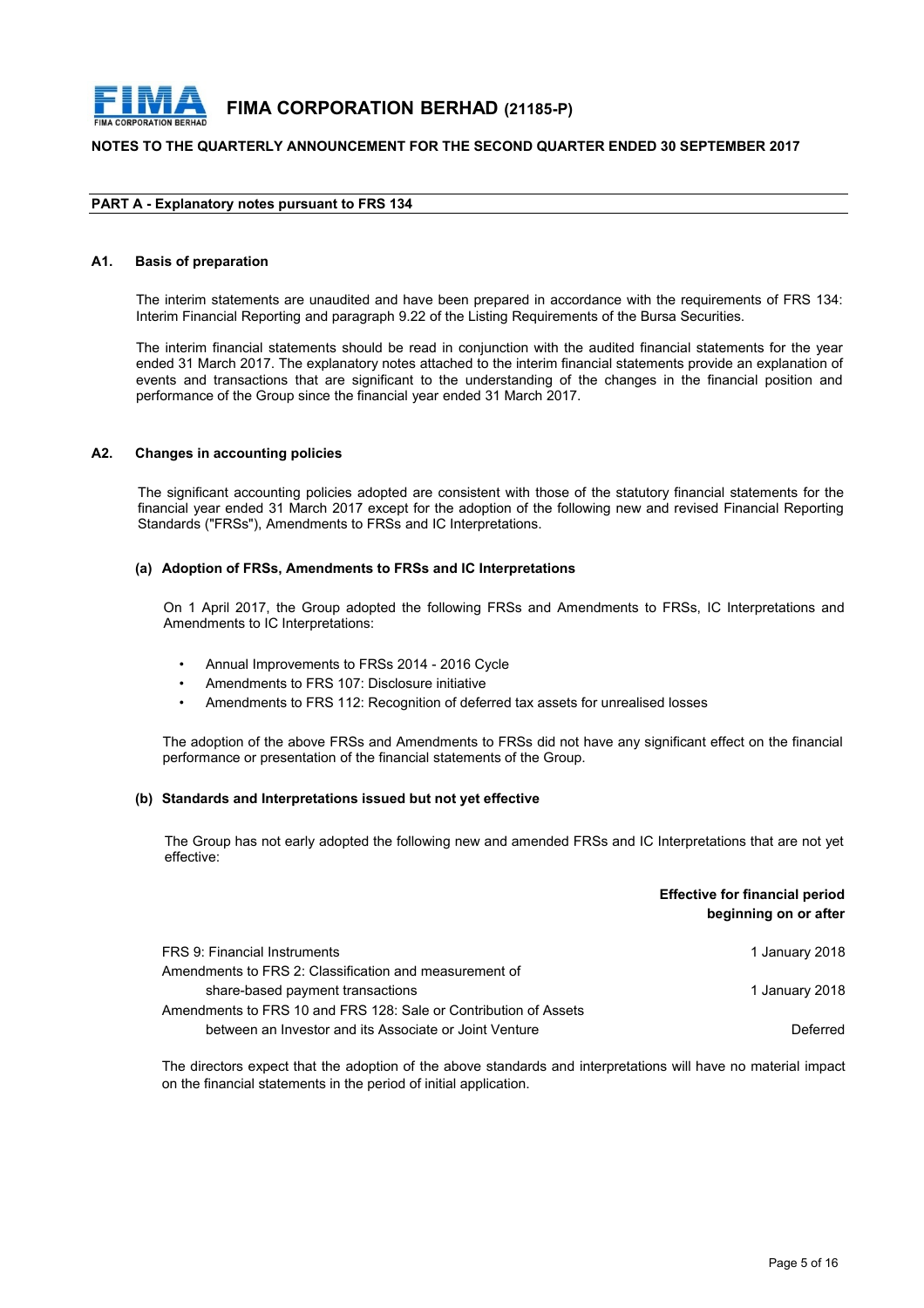#### **A2. Changes in accounting policies (contd.)**

#### **(c) Malaysian Financial Reporting Standards (MFRS Framework)**

On 19 November 2011, the Malaysian Accounting Standards Board ("MASB") issued a new MASB approved accounting framework, the Malaysian Financial Reporting Standards ("MFRS Framework").

The MFRS Framework is to be applied by all Entities Other than Private Entities for annual periods beginning on or after 1 January 2012, with the exception of entities that are within the scope of MFRS 141 Agriculture (MFRS 141) and IC Interpretation 15 Agreements for the Construction of Real Estate (IC 15), including its parent, significant investor and venturer (herein called "Transitioning Entities").

Transitioning Entities are allowed to defer adoption of the new MFRS Framework. The adoption of the MFRS Framework by Transitioning Entities will be mandatory for annual periods beginning on or after 1 January 2018.

The Group falls within the scope definition of Transitioning Entities and accordingly, will be required to prepare financial statements using the MFRS Framework in its first MFRS interim financial statements for the quarter ending 30 June 2018. In presenting its first MFRS financial statements, the Group will be required to adjust the comparative financial statements prepared under FRS to amounts reflecting the application of MFRS Framework. The majority of the adjustments required on transition will be made, retrospectively, against opening retained earnings

The Group has not completed its assessment of the financial effects of the differences between Financial Reporting Standards and accounting standards under the MFRS Framework. The Group expects to be in a position to fully comply with the requirements of the MFRS Framework for the financial year ending 31 March 2019.

#### **A3. Auditors' report on preceding annual financial statements**

The financial statements of the Group for the financial year ended 31 March 2017 were not subject to any audit qualification.

#### **A4. Seasonality or cyclicality of the interim operations**

The production of security and confidential documents is influenced by cyclical changes in volume of certain products whilst the oil palm production and processing division is affected by seasonal crop production, weather conditions and fluctuating commodity prices.

#### **A5. Unusual items affecting the financial statements**

There were no items affecting assets, liabilities, equity, net income or cash flows that are unusual because of their nature, size or incidence.

#### **A6. Changes in estimates**

There were no changes in estimates that have a material effect to the current quarter's results.

#### **A7. Issuances, cancellation, repurchases, resale and repayment of debt and equity securities**

There were no issuances, cancellation, repurchases, resale and repayment of debt and equity securities for the current financial year todate.

During the current quarter, the Company did not repurchase any of its issued ordinary shares. Of the total 245,324,330 issued ordinary shares, 4,172,500 shares are held as treasury shares by the Company.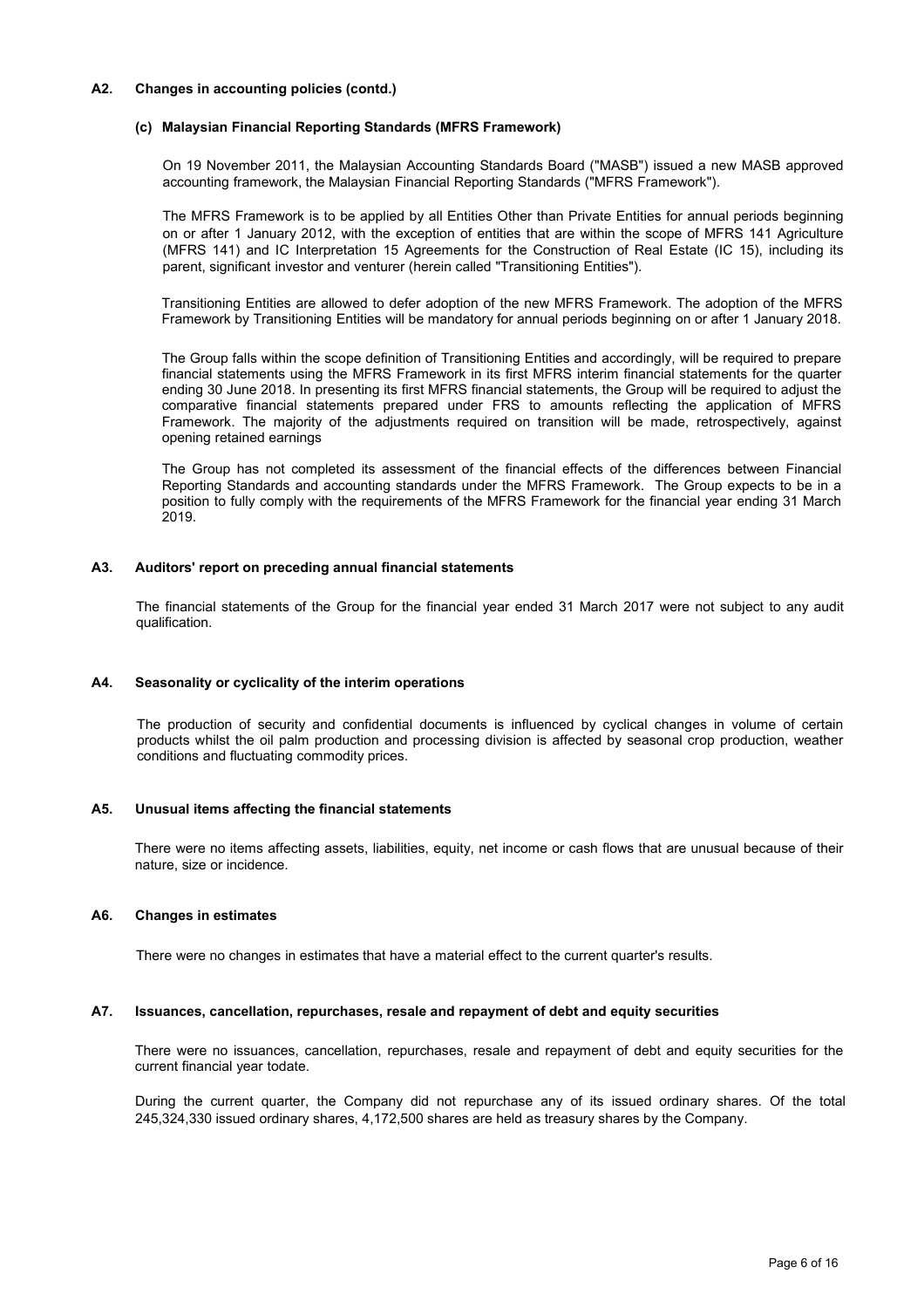# **A8. Dividends paid**

|                       |                                  | <b>6 Months Cumulative</b> |               |  |
|-----------------------|----------------------------------|----------------------------|---------------|--|
|                       |                                  | 30/09/17<br>30/09/16       |               |  |
|                       |                                  | <b>RM'000</b>              | <b>RM'000</b> |  |
| <b>Final Dividend</b> |                                  |                            |               |  |
| 2017                  | 15% single-tier final dividend   |                            |               |  |
|                       | (Paid on 18 September 2017)      | 18,086                     |               |  |
|                       | 10% single-tier special dividend |                            |               |  |
|                       | (Paid on 18 September 2017)      | 12,058                     |               |  |
| 2016                  | 15% single-tier final dividend   |                            |               |  |
|                       | (Paid on 22 September 2016)      |                            | 18,086        |  |
|                       |                                  | 30,144                     | 18,086        |  |

# **A9. Segmental information**

# **(i) Segmental revenue and results for business segments**

|                                        | <b>Quarter Ended</b> |               | <b>6 Months Cumulative</b> |               |
|----------------------------------------|----------------------|---------------|----------------------------|---------------|
|                                        | 30/09/17             | 30/09/16      | 30/09/17                   | 30/09/16      |
|                                        | <b>RM'000</b>        | <b>RM'000</b> | <b>RM'000</b>              | <b>RM'000</b> |
|                                        |                      |               |                            |               |
| <b>Revenue</b>                         |                      |               |                            |               |
| Production and trading of security and |                      |               |                            |               |
| confidential documents                 | 39,281               | 73,902        | 75,501                     | 127,126       |
| Oil palm production and processing     | 28,377               | 38,116        | 70,301                     | 66,982        |
| Property management                    | 1.388                | 1,305         | 2,734                      | 2,741         |
| <b>Others</b>                          | 28,925               | 9,125         | 63,175                     | 9,125         |
|                                        | 97,971               | 122,448       | 211,711                    | 205,974       |
| Eliminations                           | (29, 222)            | (9,430)       | (63,809)                   | (9,758)       |
| <b>Group Results</b>                   | 68,749               | 113,018       | 147,902                    | 196,216       |
| <b>Profit before tax</b>               |                      |               |                            |               |
| Production and trading of security and |                      |               |                            |               |
| confidential documents                 | 9,636                | 18,798        | 14,809                     | 32,372        |
| Oil palm production and processing     | 9,640                | 7,646         | 21,318                     | 12,442        |
| Property management                    | 163                  | 160           | 279                        | 456           |
| <b>Others</b>                          | 28,904               | 9,311         | 61,446                     | 9,480         |
|                                        | 48,343               | 35,915        | 97,852                     | 54,750        |
| Share of results of associate          | 227                  | (673)         | 654                        | 857           |
|                                        | 48,570               | 35,242        | 98,506                     | 55,607        |
| Eliminations                           | (28, 925)            | (9, 125)      | (63, 175)                  | (9, 125)      |
| <b>Group Results</b>                   | 19,645               | 26,117        | 35,331                     | 46,482        |

# **(ii) Geographical segments**

|                     | <b>Quarter Ended</b> |               | <b>6 Months Cumulative</b> |               |  |
|---------------------|----------------------|---------------|----------------------------|---------------|--|
|                     | 30/09/17             | 30/09/16      | 30/09/17                   | 30/09/16      |  |
|                     | <b>RM'000</b>        | <b>RM'000</b> | <b>RM'000</b>              | <b>RM'000</b> |  |
| Revenue             |                      |               |                            |               |  |
| Malaysia            | 69,618               | 84,332        | 141,440                    | 138,992       |  |
| Indonesia           | 28,353               | 38,116        | 70,271                     | 66,982        |  |
|                     | 97,971               | 122,448       | 211,711                    | 205,974       |  |
| <b>Eliminations</b> | (29, 222)            | (9, 430)      | (63, 809)                  | (9,758)       |  |
| Group               | 68,749               | 113,018       | 147,902                    | 196.216       |  |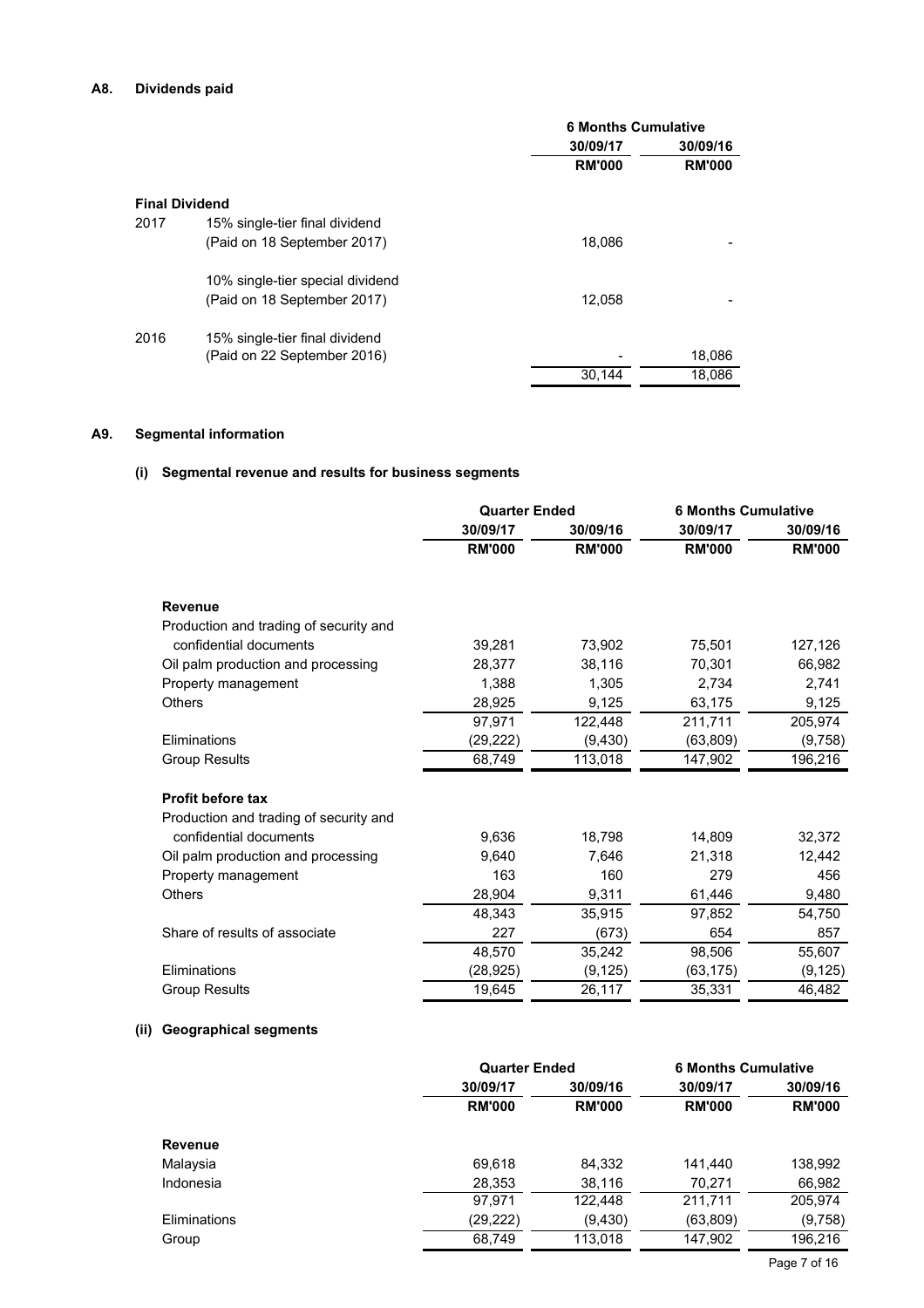#### **A9. Segmental information (contd.)**

### **(ii) Geographical segments (contd.)**

|                          |               | <b>Quarter Ended</b> |               | <b>6 Months Cumulative</b> |
|--------------------------|---------------|----------------------|---------------|----------------------------|
|                          | 30/09/17      | 30/09/16             | 30/09/17      | 30/09/16                   |
|                          | <b>RM'000</b> | <b>RM'000</b>        | <b>RM'000</b> | <b>RM'000</b>              |
| <b>Profit before tax</b> |               |                      |               |                            |
| Malaysia                 | 38,290        | 27,009               | 75.901        | 41,920                     |
| Indonesia                | 10,280        | 8,233                | 22.605        | 13,687                     |
|                          | 48.570        | 35,242               | 98,506        | 55,607                     |
| Eliminations             | (28, 925)     | (9, 125)             | (63, 175)     | (9, 125)                   |
| Group                    | 19,645        | 26,117               | 35,331        | 46,482                     |
|                          |               |                      |               |                            |

|              |               | <b>Quarter Ended/6 Months Cumulative</b> |               |               |  |  |
|--------------|---------------|------------------------------------------|---------------|---------------|--|--|
|              | 30/09/17      |                                          | 30/09/16      |               |  |  |
|              | <b>RM'000</b> |                                          | <b>RM'000</b> |               |  |  |
|              | <b>Assets</b> | Liabilities                              |               | Liabilities   |  |  |
|              | <b>RM'000</b> | <b>RM'000</b>                            | <b>RM'000</b> | <b>RM'000</b> |  |  |
| Malaysia     | 678,975       | 66,958                                   | 713,331       | 116,259       |  |  |
| Indonesia    | 114,592       | 23,361                                   | 130,100       | 17,786        |  |  |
|              | 793,567       | 90,319                                   | 843,431       | 134,045       |  |  |
| Eliminations | (128,543)     | 2,527                                    | (94,181)      | 9,951         |  |  |
| Group        | 665,024       | 92,846                                   | 749,250       | 143,996       |  |  |

#### **A10. Profit before tax**

The following amounts have been included in arriving at profit before tax:

|                                              | <b>Quarter Ended</b> |               | <b>6 Months Cumulative</b> |               |
|----------------------------------------------|----------------------|---------------|----------------------------|---------------|
|                                              | 30/09/17             | 30/09/16      | 30/09/17                   | 30/09/16      |
|                                              | <b>RM'000</b>        | <b>RM'000</b> | <b>RM'000</b>              | <b>RM'000</b> |
| Other income                                 |                      |               |                            |               |
| Management fees                              | 6                    | 6             | 12                         | 12            |
| <b>Others</b>                                | 12                   | 12            | 148                        | 32            |
| <b>Operating expenses</b>                    |                      |               |                            |               |
| Depreciation and amortisation                | 2,797                | 5,217         | 6,228                      | 10,417        |
| Foreign exchange loss                        | 8                    | 101           | 132                        | 130           |
| Impairment loss on trade receivables         | 3                    | 5             | 8                          | 25            |
| Write back of impairment loss on             |                      |               |                            |               |
| trade receivables                            | (3)                  | (40)          | (5)                        | (293)         |
| Inventories written (back)/down              | (17)                 |               | 962                        | (161)         |
| Provision for warranty                       | 331                  | 497           | 652                        | 597           |
| Provision for retirement benefit obligations | 25                   | 8             | 33                         | 28            |

# **A11. Valuation of property, plant and equipment**

The carrying amounts of property, plant and equipment have been brought forward without amendment from the previous audited financial statements.

#### **A12. Subsequent events**

There were no material events subsequent to the end of the current quarter.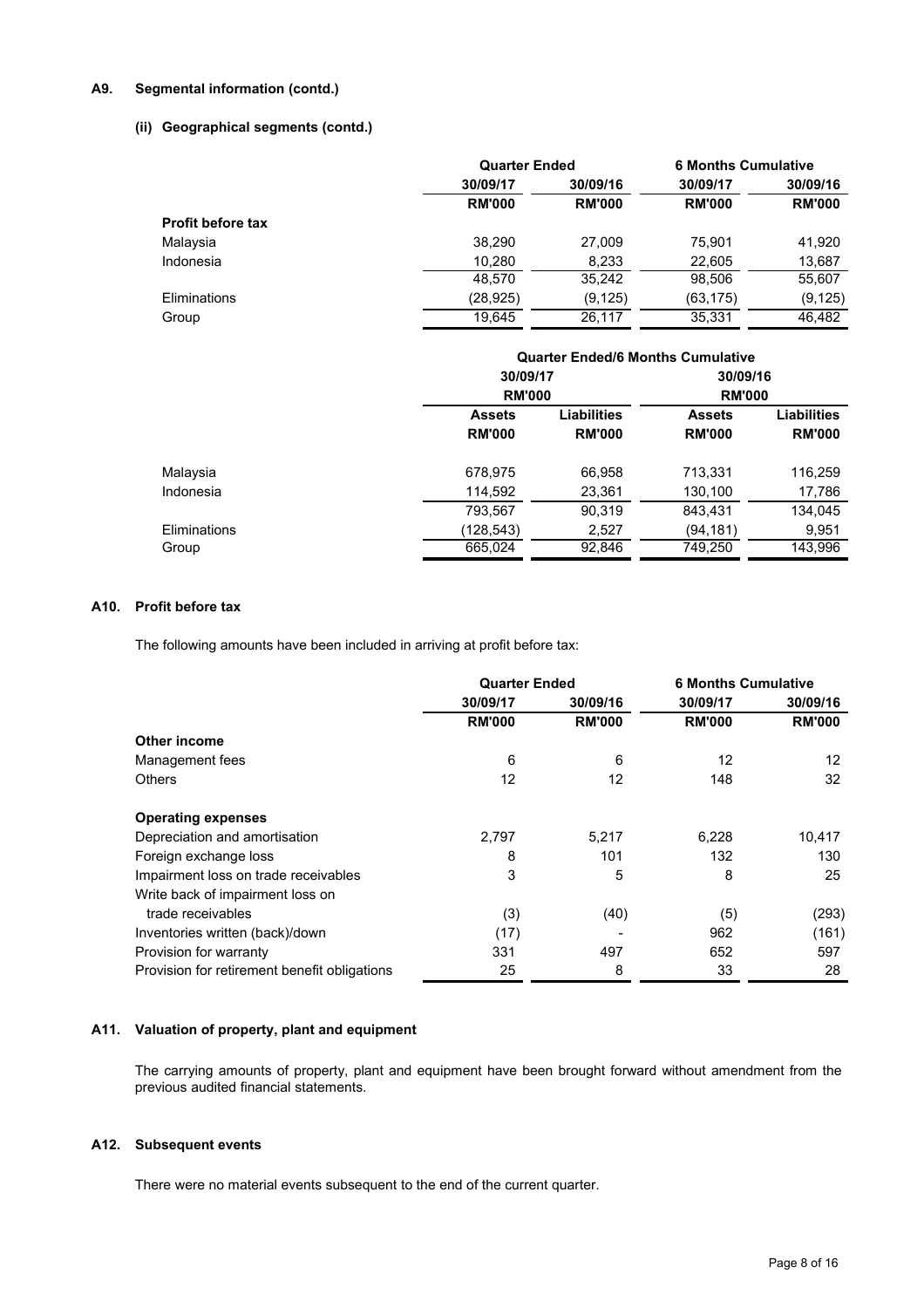### **A13. Changes in the composition of the Group**

Saved as disclosed below, there were no changes in the composition of the Group for the current quarter and financial period to date.

On 29 May 2017, wholly-owned subsidiary FCB Plantation Holdings Sdn Bhd acquired 110 ordinary shares of the total issued and paid-up capital of Next Oasis Sdn Bhd ("Next Oasis"), representing the remaining 11% of the equity interest in Next Oasis for a purchase consideration of RM173,000.

#### **A14. Changes in contingent liabilities and contingent assets**

There were no contingent liabilities or contingent assets since the last annual balance sheet (other than as disclosed in Note B9).

#### **A15. Capital commitments**

The amount of commitments not provided for in the interim financial statements as at 30 September 2017 were as follows:

|                                 | As at         |
|---------------------------------|---------------|
|                                 | 30/09/17      |
|                                 | <b>RM'000</b> |
| Property, plant and equipment:  |               |
| Approved and contracted for     | 2.572         |
| Approved but not contracted for | 15.502        |

### **A16. Acquisition of property, plant and equipment**

As at the end of the financial period todate, the Group has acquired the following assets.

|                                | <b>Current</b> |
|--------------------------------|----------------|
|                                | Year to date   |
|                                | 30/09/17       |
|                                | <b>RM'000</b>  |
|                                |                |
| Office equipment and fittings  | 346            |
| Plant and machinery            | 1,375          |
| <b>Buildings</b>               | 210            |
| Computer hardware and software | 81             |
|                                | 2,012          |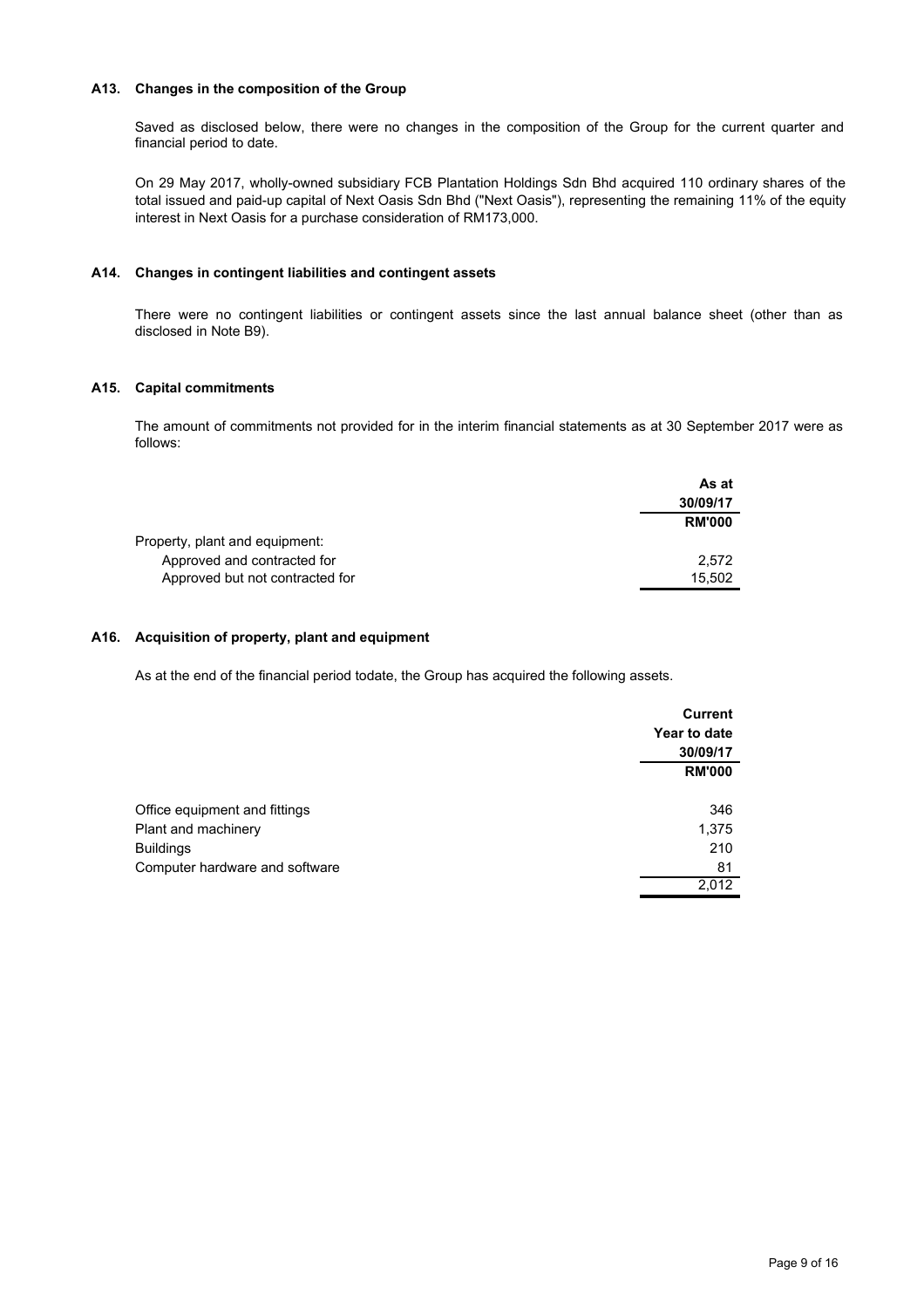# **A17. Related party transactions**

|                                                        | <b>Current</b> |
|--------------------------------------------------------|----------------|
|                                                        | Year to date   |
|                                                        | 30/09/17       |
|                                                        | <b>RM'000</b>  |
| <b>Penultimate Holding Company</b>                     |                |
|                                                        |                |
| Kumpulan Fima Berhad                                   |                |
| Rental income receivable                               | 386            |
| <b>Fellow Subsidiaries:</b>                            |                |
| Fima Instanco Sdn Bhd                                  |                |
| Rental income receivable                               | 60             |
| Related by virtue of common shareholder of the Company |                |
| Nationwide Express Courier Services Berhad             |                |
| Rental income receivable                               | 9              |
| Purchases made - Delivery services                     | (65)           |
|                                                        |                |
| PT Pohon Emas Lestari                                  |                |
| Purchase of fresh fruit bunches                        | (3,263)        |

# **A18. Inventories**

During the quarter, the amount of inventories written back was RM17,000.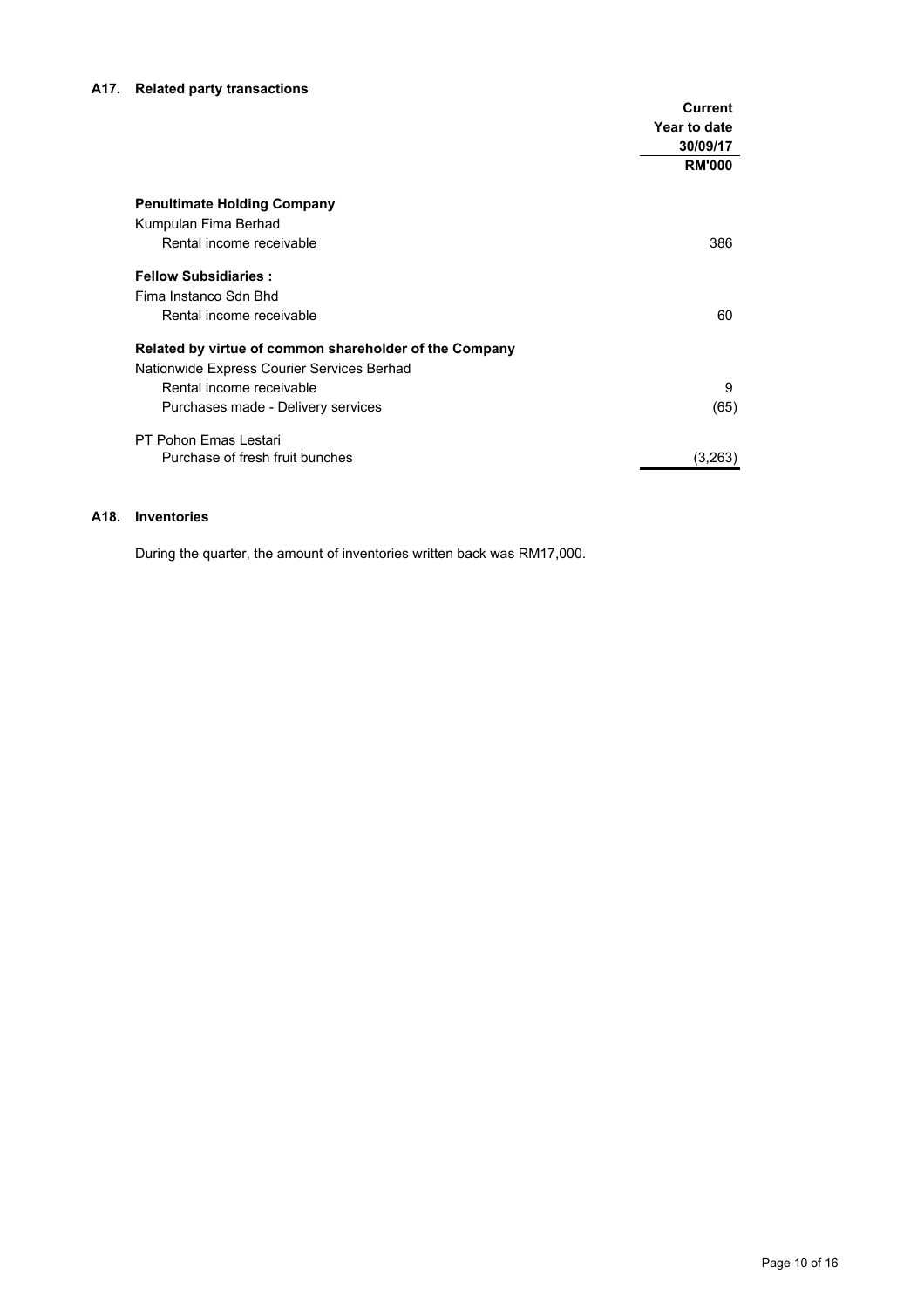#### **B1. Review of performance**

Palm profiles (ha)

|                                       | Year to date  |               |               |          |
|---------------------------------------|---------------|---------------|---------------|----------|
|                                       | 30/09/17      | 30/09/16      |               | Variance |
|                                       | <b>RM'000</b> | <b>RM'000</b> | <b>RM'000</b> | %        |
| Group                                 |               |               |               |          |
| Revenue                               | 147,902       | 196,216       | (48, 314)     | (24.6)   |
| Profit before tax                     | 35.331        | 46,482        | (11, 151)     | (24.0)   |
| Profit after tax                      | 25,103        | 33,751        | (8,648)       | (25.6)   |
| Profit attributable to Equity Holders |               |               |               |          |
| of the Company                        | 21.931        | 31.976        | (10, 045)     | (31.4)   |

The Group recorded a lower revenue and profit before tax of RM147.9 million and RM35.3 million respectively for the first six months, as compared to RM196.2 million and RM46.5 million respectively for the corresponding period last year. The decrease was mainly due to lower revenue from the production of security and confidential documents coupled with RM1.8 million withholding tax on dividend income from subsidiary company in Indonesia and RM1.0 million write down of inventories.

|                                        | Year to date  |               |                 |        |
|----------------------------------------|---------------|---------------|-----------------|--------|
|                                        | 30/09/17      | 30/09/16      | <b>Variance</b> |        |
|                                        | <b>RM'000</b> | <b>RM'000</b> | <b>RM'000</b>   | %      |
| Production and trading of security and |               |               |                 |        |
| confidential documents                 |               |               |                 |        |
| Revenue                                | 75.501        | 127,126       | (51, 625)       | (40.6) |
| Profit before tax                      | 14.809        | 32.372        | (17, 563)       | (54.3) |

Revenue from this segment decreased by 40.6% to RM75.5 million from RM127.1 million last year, primarily due to a decrease in sales volume for a certain travel document.

On the back of lower revenue and write down of inventories, pretax profit decreased by RM17.6 million or 54.3% compared to the corresponding period last year.

|                                                | Year to date  |               |               |        |
|------------------------------------------------|---------------|---------------|---------------|--------|
|                                                | 30/09/17      | 30/09/16      | Variance      |        |
|                                                | <b>RM'000</b> | <b>RM'000</b> | <b>RM'000</b> | %      |
| Oil palm production and processing             |               |               |               |        |
| Revenue                                        | 70,301        | 66,982        | 3,319         | 5.0    |
| Profit before tax                              | 21,318        | 12,442        | 8,876         | 71.3   |
|                                                | Year to date  |               |               |        |
|                                                | 30/09/17      | 30/09/16      | Variance      |        |
| Fresh fruit bunch (FFB) produced (mt)          | 87,787        | 64,658        | 23,129        | 35.8   |
| FFB yield/ha (mt)                              | 13.76         | 10.06         | 3.70          | 36.8   |
| Cost of FFB produced (RM/mt)                   | 242.75        | 340.07        | (97.32)       | (28.6) |
| Crude palm oil (CPO) produced (MT)             | 26,988        | 21,766        | 5,222         | 24.0   |
| CPO extraction rate (%)                        | 22.57         | 23.21         | (0.64)        | (2.8)  |
| Sales Quantity (mt)                            |               |               |               |        |
| <b>CPO</b>                                     | 25,257        | 23,940        | 1,317         | 5.5    |
| Crude palm kernel oil (CPKO)                   | 2,378         | 2,075         | 304           | 14.6   |
| Average CIF selling price, net of duty (RM/mt) |               |               |               |        |

CPO 2,376 2,358 18 0.8 CPKO 4,069 5,075 (1,006) (19.8)

Mature 6,379.8 6,429.5 Immature 1,100.8 489.1 Total planted area 6,918.6 6,918.6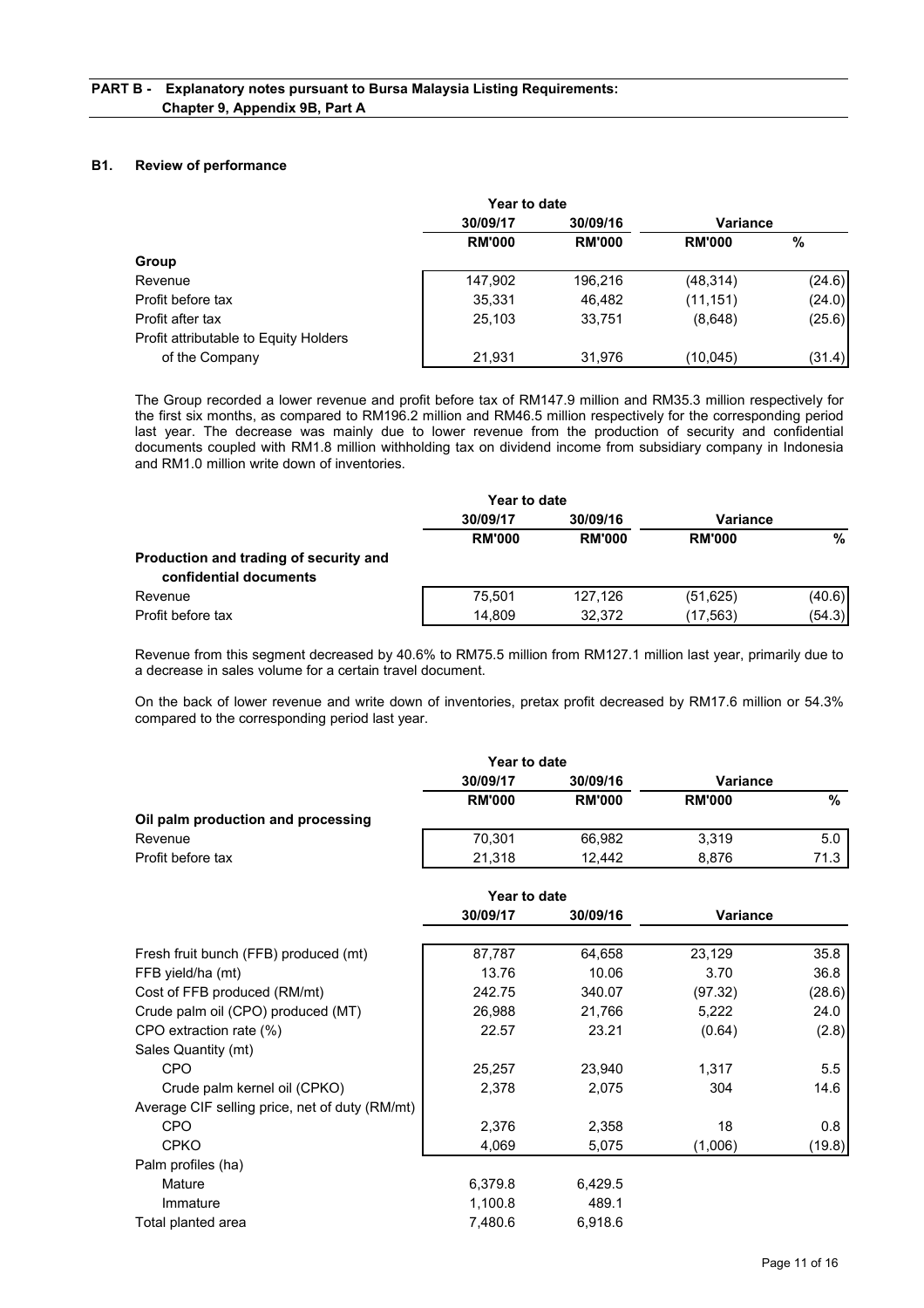#### **B1. Review of Performance (Contd.)**

#### **Oil palm production and processing (Contd.)**

This segment registered a 71.3% increase in pretax profit compared to the corresponding period last year, mainly due to higher sales of CPO, lower cost of FFB produced and lower depreciation and amortisation charged due to impairment of property, plant and equipment and biological assets in preceding financial year pursuant to Ministerial Order as disclosed in Note B9(i). FFB and CPO produced increased by 35.8% and 24.0% respectively while cost of production of FFB decreased by 28.6%.

Plantation estates in Malaysia which are presently in the process of land development or palm planting registered a total pretax loss of RM1.3 million (2017: RM1.2 million).

|                            | Year to date  |               |                 |        |
|----------------------------|---------------|---------------|-----------------|--------|
|                            | 30/09/17      | 30/09/16      | <b>Variance</b> |        |
|                            | <b>RM'000</b> | <b>RM'000</b> | <b>RM'000</b>   | %      |
| <b>Property Management</b> |               |               |                 |        |
| Revenue                    | 2.734         | 2.741         | 7               | (0.3)  |
| Profit before tax          | 279           | 456           | (177            | (38.8) |

Revenue from the property management division remained consistent compared to corresponding period last year with minimal decrease of 0.3%. Pretax profit decreased by RM177,000 on the back of higher upkeep of premises expenses.

#### **B2. Material change in profit before taxation for the quarter reported as compared with the preceding quarter**

|                                       | Q <sub>2</sub> | Q1            |                 |        |
|---------------------------------------|----------------|---------------|-----------------|--------|
|                                       | FY 2018        | FY 2018       | <b>Variance</b> |        |
|                                       | <b>RM'000</b>  | <b>RM'000</b> | <b>RM'000</b>   | %      |
| Group                                 |                |               |                 |        |
| Revenue                               | 68,749         | 79.153        | (10, 404)       | (13.1) |
| Profit before tax                     | 19,645         | 15,686        | 3,959           | (25.2) |
| Profit after tax                      | 14,282         | 10.821        | 3.461           | (32.0) |
| Profit attributable to equity holders |                |               |                 |        |
| of the Company                        | 12,844         | 9,087         | 3,757           | (41.3) |

During the quarter under review, the Group posted a revenue of RM68.8 million with a pretax profit of RM19.7 million as compared RM15.7 million pretax profit on the back of RM79.2 million revenue in the preceding quarter.

The performance of each business division is as follows:

|                                                                  | Q2            | Q1            |                 |      |
|------------------------------------------------------------------|---------------|---------------|-----------------|------|
|                                                                  | FY 2018       | FY 2018       | <b>Variance</b> |      |
|                                                                  | <b>RM'000</b> | <b>RM'000</b> | <b>RM'000</b>   | %    |
| Production and trading of security and<br>confidential documents |               |               |                 |      |
| Revenue                                                          | 39.281        | 36.220        | 3.061           | 8.5  |
| Profit before tax                                                | 9,636         | 5.173         | 4.463           | 86.3 |

Revenue from production of security and confidential documents increased by RM3.1 million or 8.5% in the second quarter compared to the preceding quarter. The improvement was mainly due to increased volume from confidential documents. On the back of higher revenue coupled with more favourable sales mix, a pretax profit of RM9.6 million was posted, an improvement of 86.3% over the previous quarter.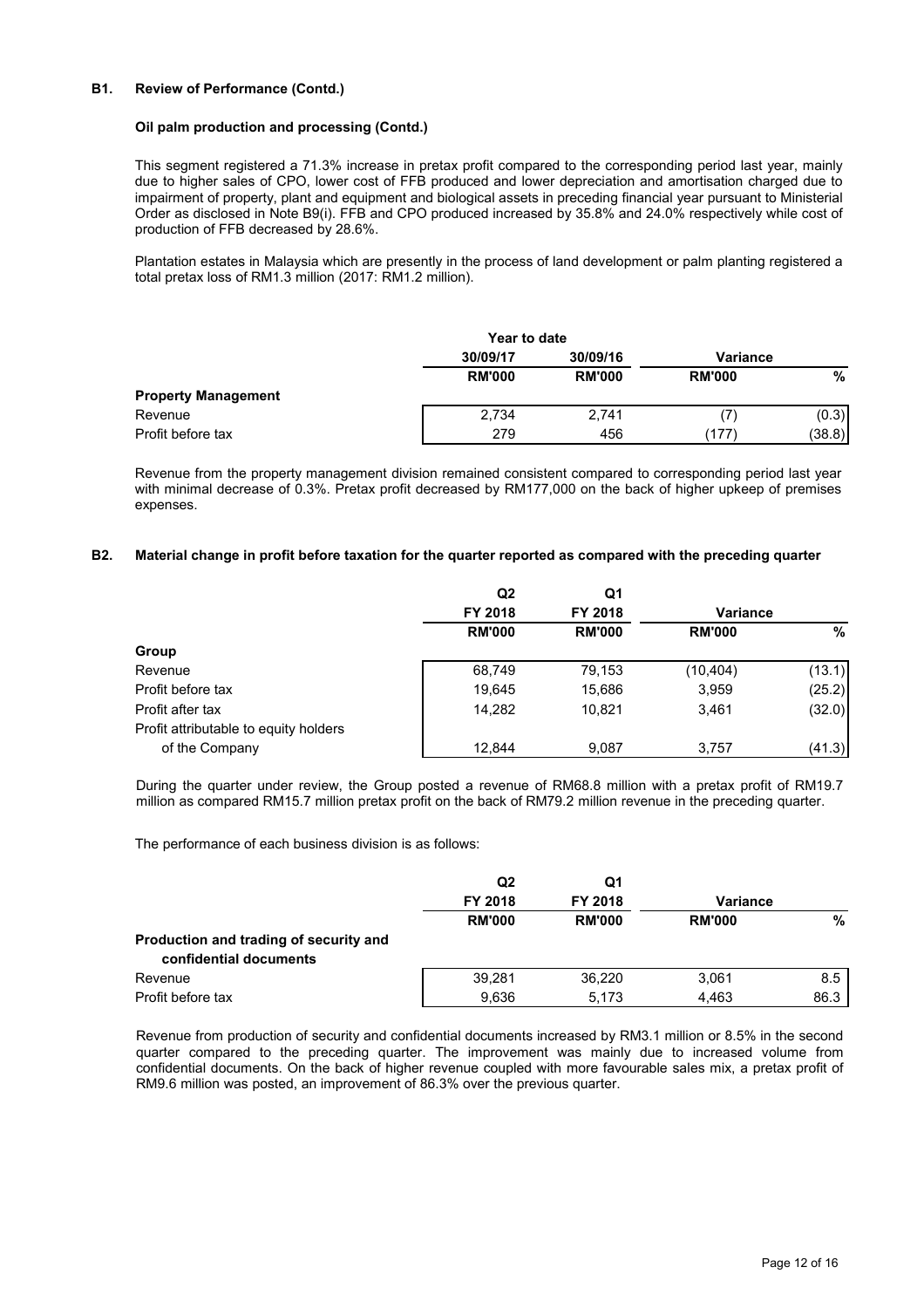#### **B2. Material change in profit before taxation for the quarter reported as compared with the preceding quarter (Contd.)**

|                                                | Q <sub>2</sub> | Q <sub>1</sub> |                 |        |
|------------------------------------------------|----------------|----------------|-----------------|--------|
|                                                | FY 2018        | FY 2018        | <b>Variance</b> |        |
|                                                | <b>RM'000</b>  | <b>RM'000</b>  | <b>RM'000</b>   | %      |
| Oil palm production and processing             |                |                |                 |        |
| Revenue                                        | 28,377         | 41,924         | (13, 547)       | (32.3) |
| Profit before tax                              | 9,640          | 11,678         | (2,038)         | (17.5) |
|                                                | Q <sub>2</sub> | Q1             |                 |        |
|                                                | FY 2018        | FY 2018        | <b>Variance</b> |        |
| Sales Quantity (mt)                            |                |                |                 |        |
| Crude palm oil (CPO)                           | 10,923         | 14,334         | (3, 412)        | (23.8) |
| Crude palm kernel oil (CPKO)                   | 991            | 1,388          | (397)           | (28.6) |
| Average CIF selling price, net of duty (RM/mt) |                |                |                 |        |
| <b>CPO</b>                                     | 2,121          | 2,570          | (449)           | (17.5) |
| <b>CPKO</b>                                    | 3,927          | 4,170          | (243)           | (5.8)  |

Revenue from this segment for the current quarter of RM28.4 million was RM13.6 million or 32.3% lower than the preceding quarter, mainly due to lower sales volume of CPO and CPKO. In line with decrease in revenue, PBT decreased by RM2.1 million compared to the preceding quarter.

#### **B3. Prospects**

The Board recognises the challenges ahead following the expiration of a supply contract for a certain travel document. The production and trading of security and confidential documents segment will continue to put concerted efforts to establish new strategic alliances to develop new products and solutions to complement its existing products.

As the setback in FFB production arising from the consequences of the El Nino experienced in 2015/2016 has ended, the FFB yield is recovering and is anticipated to improve further. Nevertheless, the overall performance of the oil palm production and processing is very much influenced by the direction of palm oil prices. In view of the current prevailing palm oil prices, the Board of Directors expects the results of this financial year to be satisfactory.

#### **B4. Variance of actual profit from forecast profit**

The Group did not issue any profit forecast and/or guarantees to the public.

#### **B5. Taxation**

|            | <b>Current</b> | <b>Current</b> |
|------------|----------------|----------------|
|            | Quarter        | Year to date   |
|            | 30/09/17       | 30/09/17       |
|            | <b>RM'000</b>  | <b>RM'000</b>  |
| Tax charge | 5,363          | 10,228         |

The effective tax rate on the Group's profit todate is higher than the statutory tax rate mainly due to certain expenses disallowed for taxation purposes and no group relief.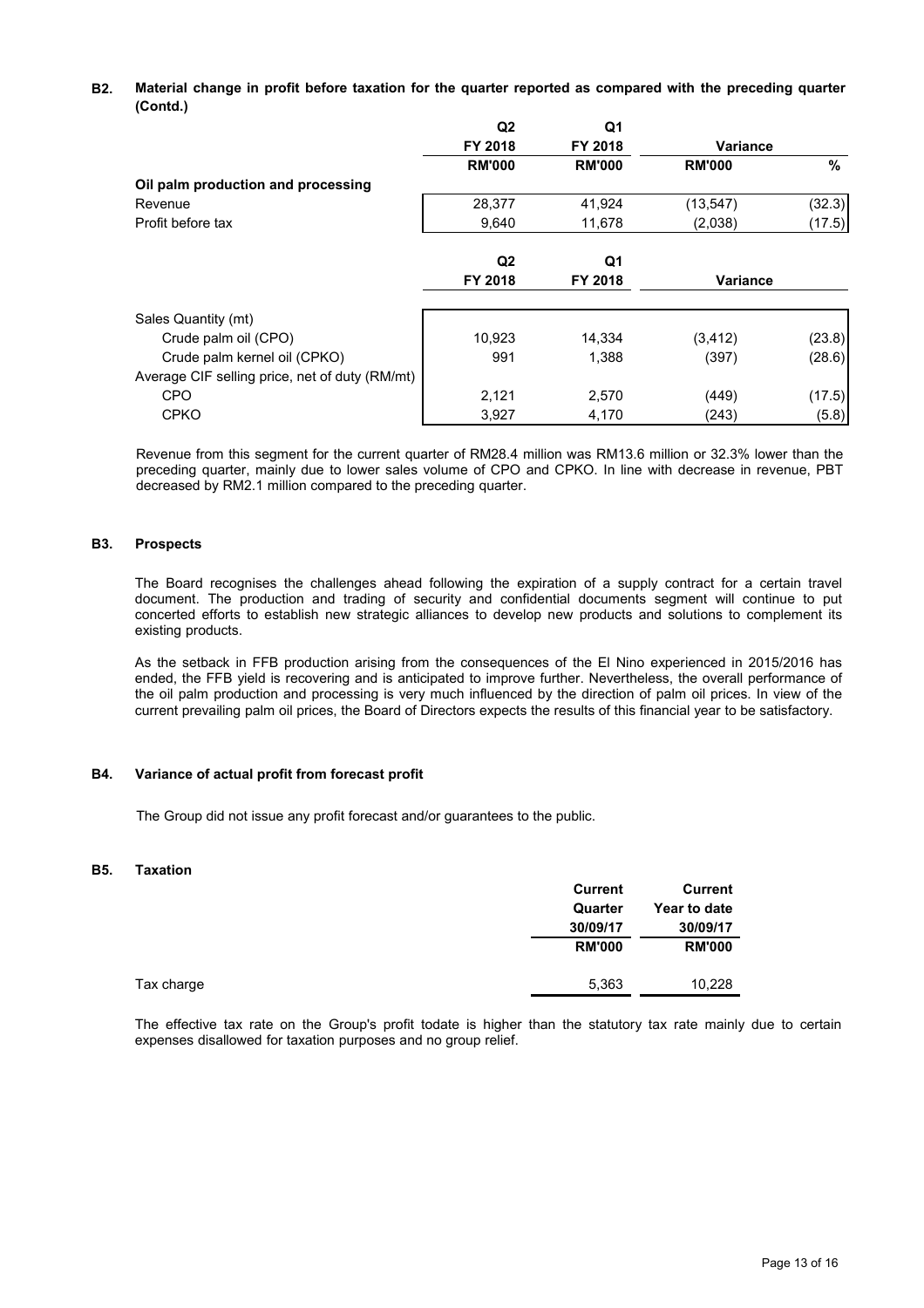#### **B6. Corporate proposals**

## **(a) Status of corporate proposal**

Saved as disclosed below, there is no corporate proposal announced but not completed at the date of this report.

On 6 October 2017, FCB Plantation Holdings Sdn Bhd (FCBPH), a wholly-owned subsidiary of the Company, has entered into a conditional Sale and Purchase Agreement (SPA) with Java Berhad (the Vendor) to acquire 1,000,000 ordinary shares or 100% of the total issued and paid-up capital of Java Plantations Sdn Bhd (Java Plantations) for a purchase consideration of RM5,197,118.37. Java Plantations holds an 80% interest in Ladang Bunga Tanjong Sdn Bhd (LBTSB), a joint venture company between Java Plantations and Kumpulan Pertanian Kelantan Berhad which operates an oil palm plantation held under the Individual Title Geran 36415, Lot 2429, Mukim Lubok Bongor, Jajahan Jeli, Kelantan measuring approximately 3,289.9 acres or 1,331.0 hectares (Land). The lease period for the Land is for 66 years and expiring in 28 September 2069. The lease over the Land together with Java Plantations' 80% equity interest in LBTSB have been charged to a financial institution as security for credit facilities granted by the said financial institution to LBTSB. Pursuant to the terms of the SPA, FCBPH will also assume and undertakes to pay the total advances given by the Vendor to Java Plantations which as at 30 June 2017 stood at RM19,953,232.21 and redeem the Land and the pledged shares from LBTSB's financier through the settlement of the amount owing by LBTSB to the said financier which as at 30 June 2017 totalled RM8,350,369.83, which shall be payable at the times and in the manner set out in the SPA.

To-date, the proposed acquisition of Java Plantations is still pending completion of the conditions precedents, which inter alia includes the approval of the shareholders of the Vendor.

#### **(b) Utilisation of proceeds raised from any corporate proposal**

Not applicable

#### **B7. Finance lease obligations**

|                                  | As at         | As at         |
|----------------------------------|---------------|---------------|
|                                  | 30/09/17      | 30/09/16      |
|                                  | <b>RM'000</b> | <b>RM'000</b> |
| Obligations under finance leases |               |               |
| Current                          | 624           | 646           |
| Non-current                      | 15,858        | 16.488        |
|                                  | 16.482        | 17.134        |

The obligations under finance leases are in respect of the following land lease:

- i. A 99 year land lease granted to subsidiary, Gabungan Warisan Sdn Bhd to develop approximately 249.8 ha of land in Kuala Krai, Kelantan Darul Naim. The lease will expire on 2 July 2112.
- ii. Sub-leases granted to subsidiaries, Taka Worldwide Trading Sdn Bhd and Etika Gangsa Sdn Bhd over 2 parcels of land measuring approximately 404.6 ha, deemed suitable for oil palm cultivation, situated in Mukim Relai, Jajahan Gua Musang, Kelantan for a term of 66 years expiring 5 March 2075, with an option to renew for a further period of 33 years.
- iii. A 60 year lease granted to subsidiary, R.N.E. Plantation Sdn Bhd over 1 plot of agricultural land measuring 2,000 ha located at Sungai Siput, Daerah Kuala Kangsar, Perak. The lease will expire on 3 August 2075, with an option to renew for a further 30 years.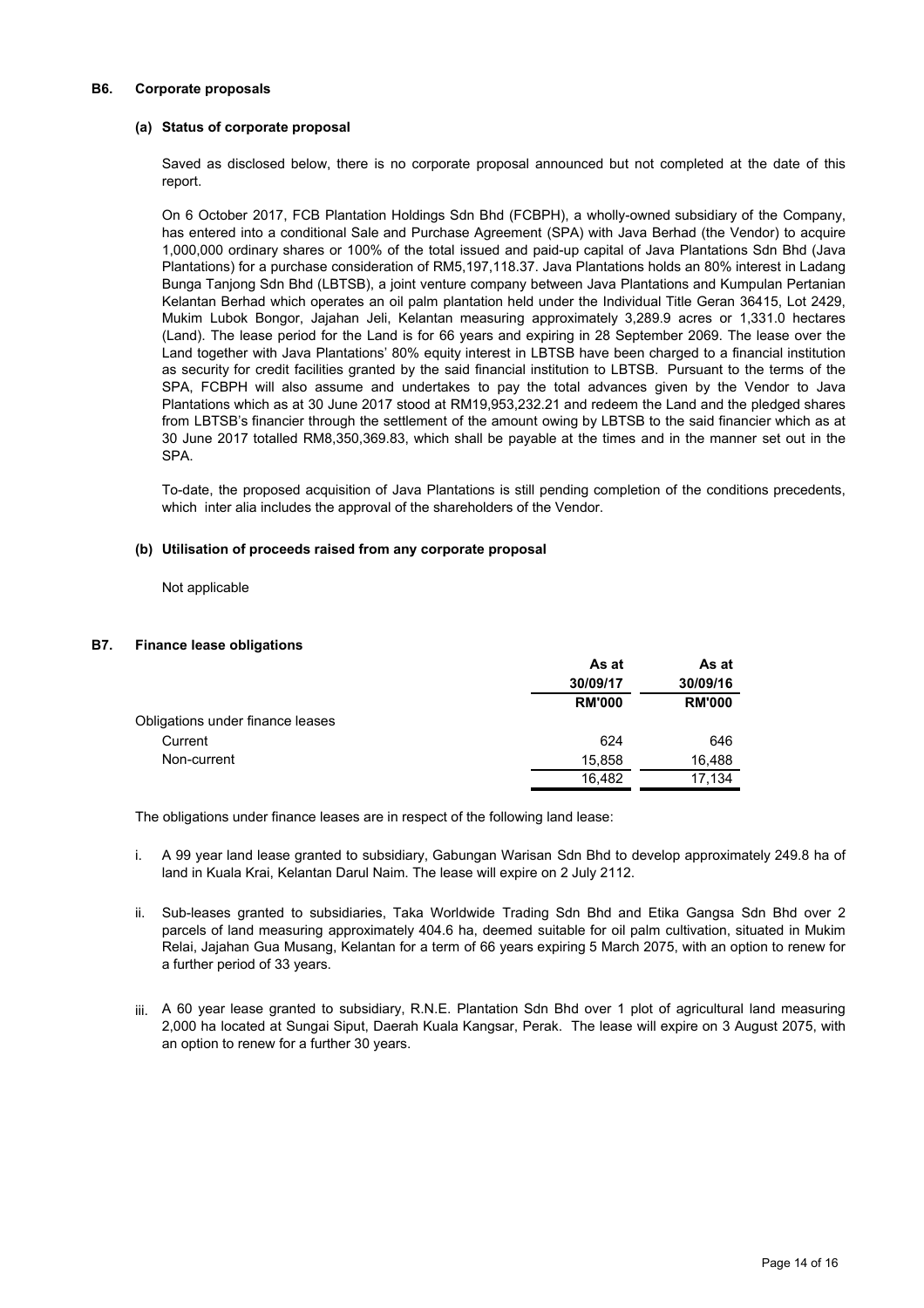|                                                           | As at         | As at         |
|-----------------------------------------------------------|---------------|---------------|
|                                                           | 30/09/17      | 31/03/17      |
|                                                           | <b>RM'000</b> | <b>RM'000</b> |
| Total retained profits of                                 |               |               |
| Fima Corporation Berhad and its subsidiaries:             |               |               |
| - Realised                                                | 415,934       | 422,793       |
| - Unrealised                                              | (12, 328)     | (12, 182)     |
|                                                           | 403,606       | 410,611       |
| Total share of retained profits from                      |               |               |
| associated company:                                       |               |               |
| - Realised                                                | 33,759        | 35,164        |
| - Unrealised                                              | (3,956)       | (4, 103)      |
|                                                           | 29,803        | 31,061        |
| Add: Consolidation adjustments                            | 7,653         | 7,887         |
| Total group retained profits as per consolidated accounts | 441,062       | 449,559       |

#### **B9. Changes in material litigation**

(i) On 21 October 2016, the Company announced that its Indonesian subsidiary, PT Nunukan Jaya Lestari ("PTNJL") has instituted legal proceedings to challenge the order issued by the Menteri Agraria dan Tata Ruang/Kepala Badan Pertanahan Nasional ("Defendant:) ("Ministerial Order") to revoke PT NJL's land title Hak Guna Usaha No. 01/Nunukan Barat ("HGU") with immediate effect.

The Ministerial Order was on the basis that the HGU was improperly issued due to administrative irregularities performed by certain officers of the Badan Pertanahan Nasional Provinsi Kalimantan Timur at the time of the issuance of the HGU in 2003, resulting in parts of the area within the HGU to overlap with forestry areas. PTNJL's planted area affected by the Ministerial Order measures 3,691.9 hectare.

On 21 October 2016, PTNJL filed an application in the State Administrative Court in Jakarta, Indonesia seeking an order to annul the Ministerial Order. Simultaneously, in the said application, PTNJL has also sought an order from PTUN to postpone the enforcement of the Ministerial Order pending full and final determination of the matter by the Indonesian courts. The Defendant, together with a third party intervener, PT Adindo Hutani Lestari, have filed a defence against the said suit.

On 13 June 2017, the State Administrative Court dismissed the application filed by PTNJL to annul the Ministerial Order. Subsequently on 24 July 2017, PTNJL filed an appeal to the Pengadilan Tinggi Tata Usaha Negara Jakarta to appeal against the decision of the State Administrative Court.

Notwithstanding the Ministerial Order, the local government in Kabupaten Nunukan, in the interest of good order, has given its undertaking and allowed PTNJL to continue to lawfully operate its plantation operations until the final determination of the matter by the Indonesian courts. Based on the current circumstances, the Board is of the opinion that the Ministerial Order will not have any immediate operational and financial impact on the Group.

(ii) Following the termination of the Tenancy Agreement by Malaysia Airports Holding Berhad ("MAHB") on 11 May 2000, the Company as the Principal Tenant had issued a termination notice dated 15 May 2000 to all its respective sub-tenants at Airtel Complex, Subang.

Pursuant to the above, on 28 September 2001, the Company was served a Writ of Summons dated 9 August 2001 from a tenant ("Plaintiff") claiming for a compensation sum of approximately RM2.12 million being their renovation costs and general damages. The Board had sought the opinion from the solicitors who were of the opinion that there should be no compensation payable to the Plaintiff as the demised premise was acquired by a relevant authority which was provided in the Tenancy Agreement between the Company and the Plaintiff.

On 11 November 2008, the Court had disposed off this matter summarily in favour of the plaintiff and on 4 March 2009, the Company had filed its Record of Appeal to the Court of Appeal to appeal against the decision. The Company had made full provision for the compensation claim of RM2.12 million during the financial year ended 31 March 2009.

On 27 September 2011, the Court of Appeal had allowed the Company's appeal against the decision handed down by the High Court and directed that the matter be remitted back to the High Court for a full trial. There has been no development since 27 September 2011.